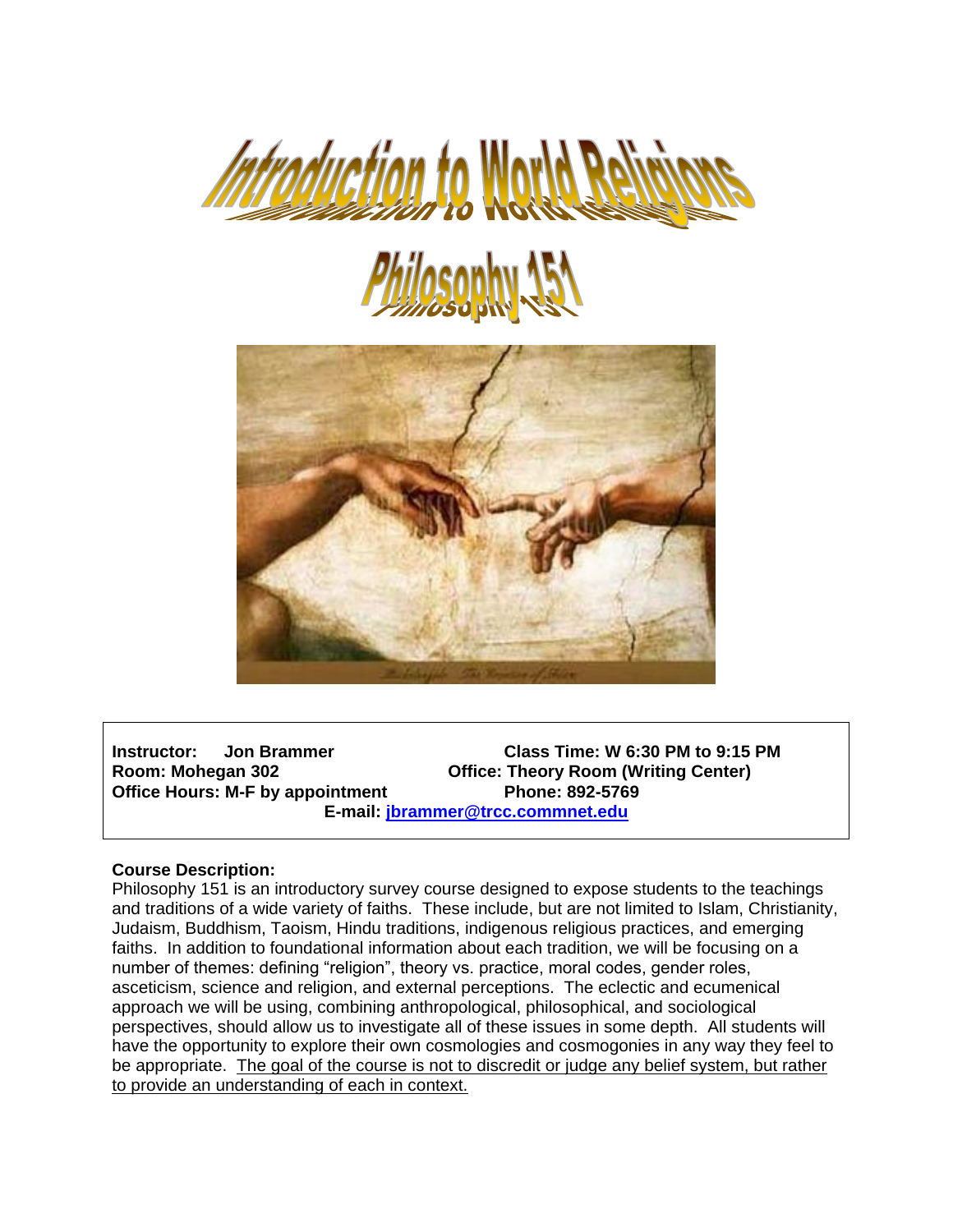## **Required Text/Stuff:**

Living Religions, 6<sup>th</sup> edition, by Mary Pat Fisher

An Anthology of Living Religions, 2<sup>nd</sup> edition, by Mary Pat Fisher and Lee W. Bailey

At least one 3.5-inch diskette (two or more are recommended)

Ability to access a computer/the Internet regularly during the course of the term





## **Attendance, Grading, and Due Dates:**

*Attendance-* I will be checking attendance for the first couple of meetings, but after that, it is up to you to attend regularly. Because most of the main themes about various traditions will be discussed in class, it is to your advantage to attend regularly. We will also be doing in-class writings on a regular basis that I will use to determine attendance marks. One missed class will probably not result in any kind of huge deficit, but excessive absences (two or more) will most likely impact your work negatively. If you miss more than three classes without a compelling reason, you will not receive a passing grade in the class. If you miss a course, please see me on returning if you want copies of lecture slides, handouts, etc.

*Grading*- The grading for this course is flexible and will be decided during the first day of class. The categories below indicate all the aspects that you will be graded on. The weight that is assigned to each one is up to the class as a whole. There are only five limitations: 1) the point total for response papers must be 160, 2) no category can be worth less than 50 points, 3) fractional totals or those not rounded to the nearest ten points are not acceptable, 4) attendance and participation can't be more than 100 points, and 5) the total number of points must equal 500. Please remember that if one category is given fewer points, then another category must be weighted more heavily.

| Research project (exploring a tradition not your own) -------------- |     | points |
|----------------------------------------------------------------------|-----|--------|
|                                                                      |     | points |
|                                                                      | 160 | points |
|                                                                      |     | points |

Letter grades are then generated at the end of the term based on a strict percentage scale. Grades with an attached "+" or "-" will be given for those point totals which fall within the top or bottom 2% of each grade category (there is no "A+"!). For example, a student with 430 points would receive a straight "B" grade. A different student, who had accumulated only 410 points, would receive a "B-" (410= the lowest 2% of the "B" category or .82x500=410).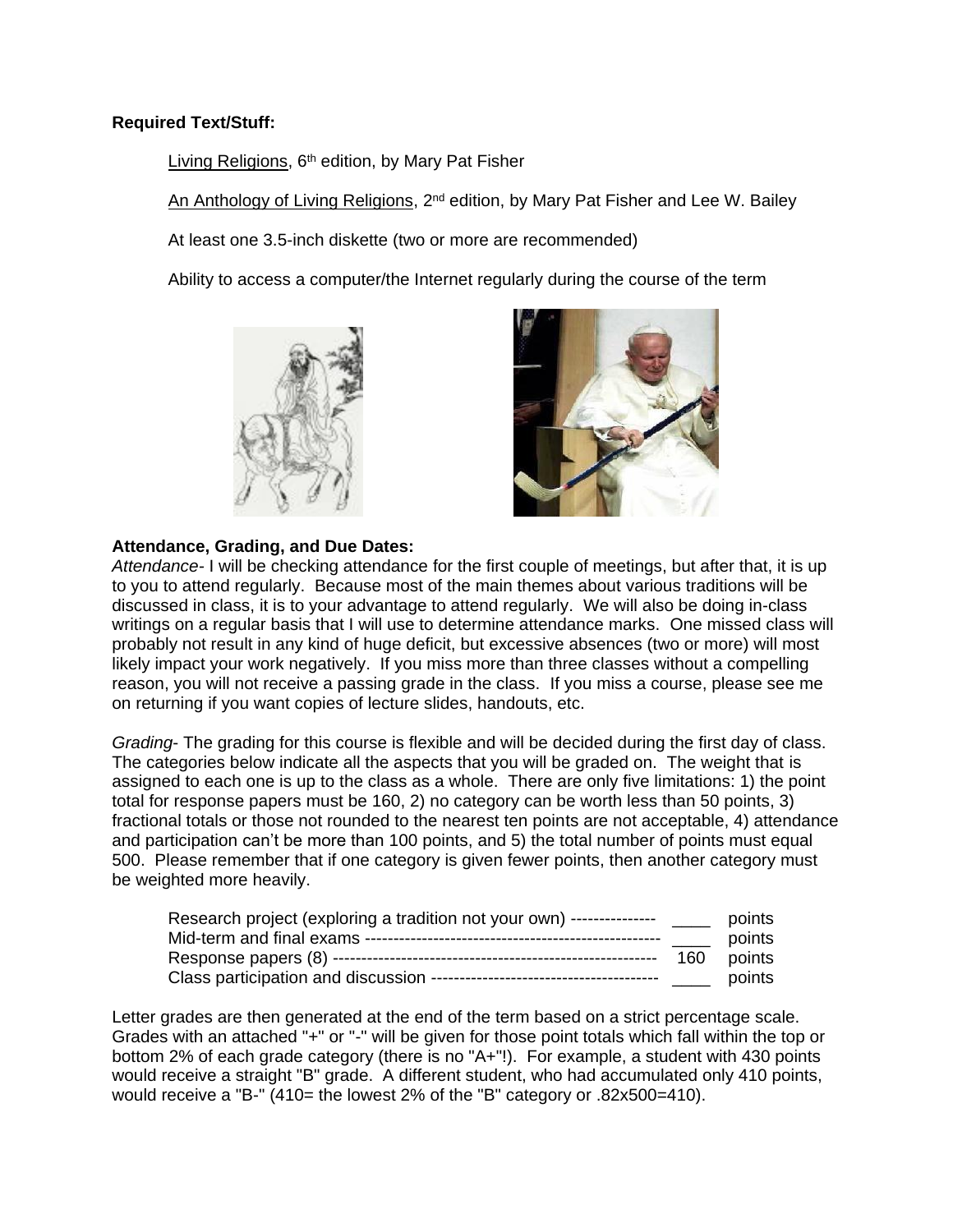| A=    | 450-500 points   |
|-------|------------------|
| $B=$  | 400-450 points   |
| $C =$ | 350-400 points   |
| $D=$  | 300-350 points   |
| $F =$ | below 300 points |
|       |                  |

*Due Dates*- Due dates are included in the syllabus and are not generally flexible. Late papers will *not* be accepted unless a student is experiencing/has experienced a personal tragedy or some other *extreme* situation. In such cases, please speak to me privately *before* the fact, if possible. *All students have one "grace period" to use at their discretion* with any of their writings except the research project. The grace period allows you to turn in the paper *any time before the next class meeting***. If you wish to invoke your grace period, please cut on the dotted line and attach the appropriate quarter-sheet to your essay (see below).**

*Please remember: It is your responsibility to keep up with assigned readings and paper due dates as presented in the syllabus. Check with me or a classmate to keep up with syllabus changes.*



#### **Writing Papers:**

*MLA format*- All out of class assignments must be typed and double-spaced with realistic margins according to MLA format. I will outline this format in class prior to your first written assignment. Any up-to-date English/writing reference will have a section on how to use this set of writing conventions. If you have questions about the style, please see me.

*Returned Papers*- Generally, all graded copies of papers will be returned one class after the due date. I am more concerned about content than grammatical troubles, but papers that are not carefully proofed will receive point deductions accordingly.

*Computers-* It is *strongly recommended* that you use a computer in the writing process (either your personal machine or one in a campus computer lab), as it will greatly reduce the time you spend on revision. Try to get into the habit of using a word processing program when you initially compose your work and save to a separate diskette frequently. It will make revisions more convenient, and it will also give you experience using the technology. All papers should be proofed thoroughly *by a human*! Computer spell-checks and grammar checks are notoriously fallible! You can also take advantage of the writing tutors in the Writing Center by making a face-to-face appointment or submitting a paper via e-mail at [TRWritingCenter@trcc.commnet.edu](mailto:TRWritingCenter@trcc.commnet.edu)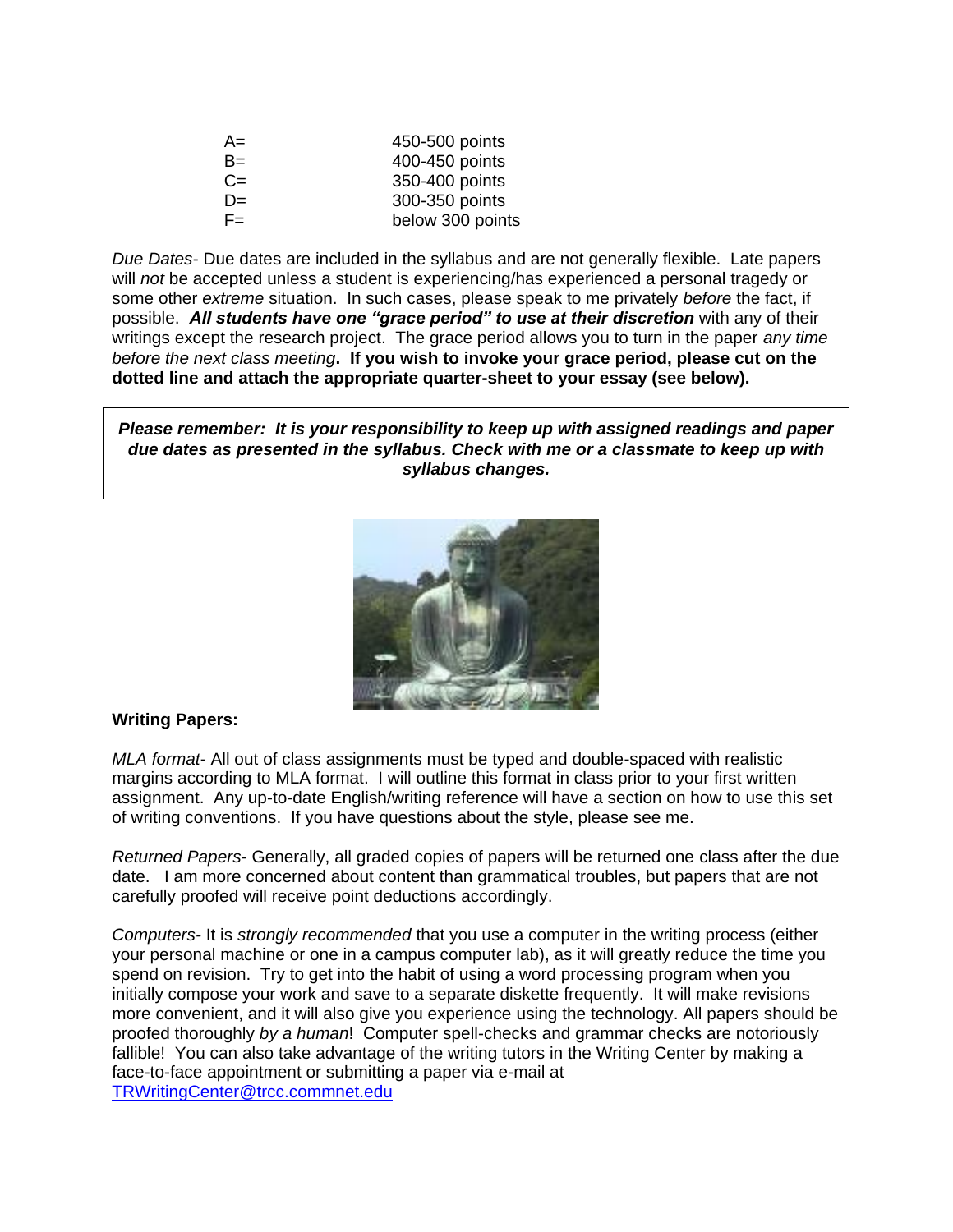

# **Campus Policies:**

*Plagiarism*- Plagiarism is the unacknowledged use of another person's words or ideas in your writing**. Conscious plagiarism is an unacceptable academic behavior that will result in a "0" for the plagiarized assignment, with no re-write possibilities. Any repeat offense will result in a failing grade in the course.** Plagiarism by omission or "unconscious" plagiarism will be dealt with on a case-by-case basis.

*Withdrawal policy*- A student who finds it necessary to discontinue a course once class has met must provide written notice to the registrar. Withdrawal forms are available at the Registrar's office on the Thames and Mohegan sites. No punitive "W" grades are assigned to any withdrawal requested before the unrestricted withdrawal deadline for the semester. Withdrawal requests received after this deadline must bear the signature of the instructor. No withdrawals are permitted after the last class preceding the final exam. Students who do not obtain an official withdrawal, but simply stop attending classes, run the risk of receiving an "F" grade for the course

*Students with disabilities*- If you have a hidden or visible disability that may require special accommodations, please see me as soon as possible. If you have not already done so, please be sure to register with Chris Scarborough in order to find out what services are available for you.

#### **Revisions to Syllabus:**

The information contained in the syllabus is subject to revision at my discretion. I will inform the class of any changes that are made. If you miss a class, contact me or talk to a classmate upon your return to verify that you have the most up-to-date information.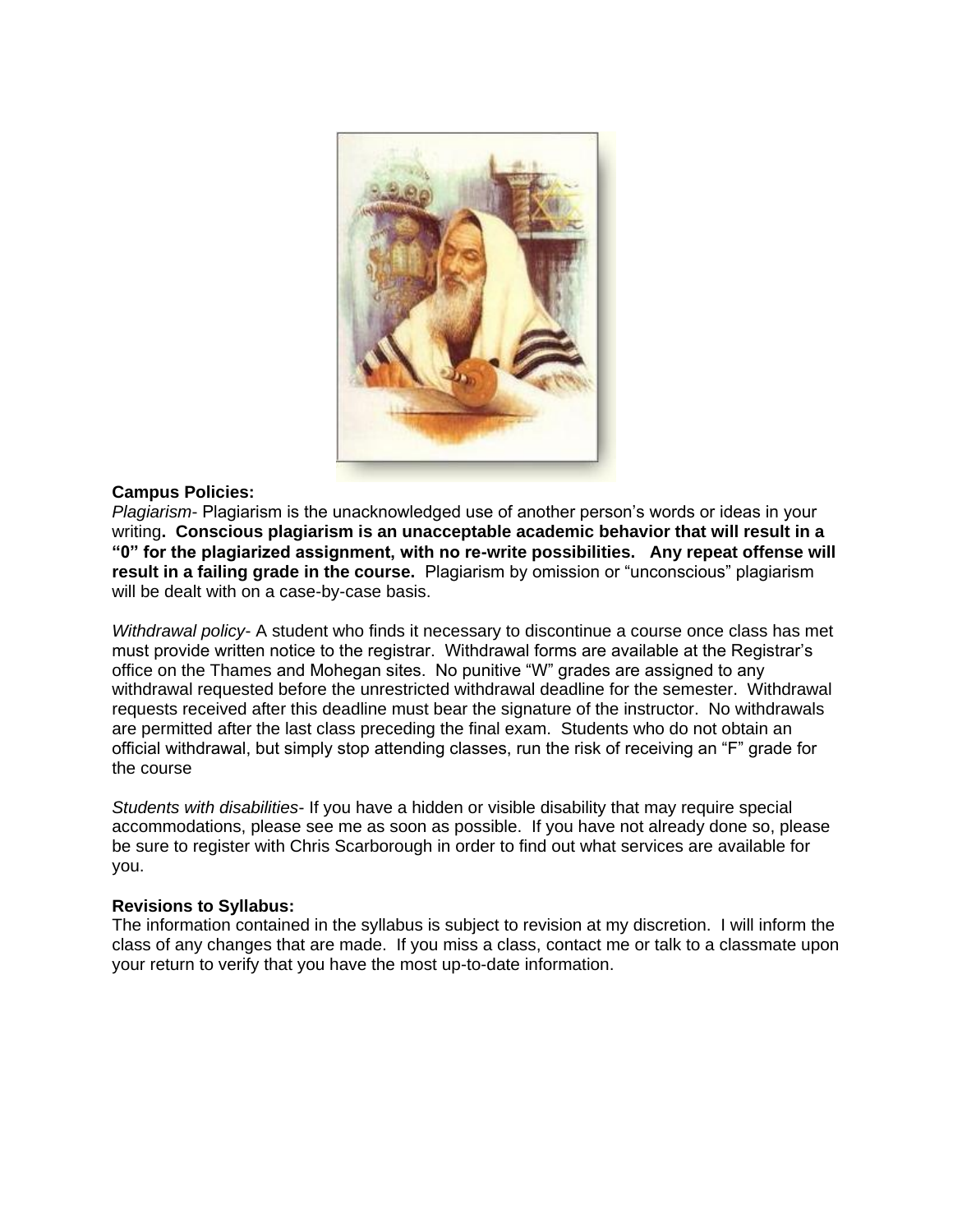

# **Reading and Assignment Schedule for Philosophy 151- fall 2007**

| Week 1                   |                                                                                                                                                                              |
|--------------------------|------------------------------------------------------------------------------------------------------------------------------------------------------------------------------|
| Wednesday-8/29           | <b>Readings/Assignments Due</b><br>None                                                                                                                                      |
|                          | In Class<br>Introduction to the course, active reading strategies, writing responses,<br>syllabus quiz, themes, course ground rules, what is religion?                       |
| Week 2<br>Wednesday 9/5  | <b>Readings/Assignments Due</b>                                                                                                                                              |
|                          | LR-Chapter 1- The Religious Response, ANTH- Paden, Marx, Tillich<br>Reader Response #1 due by end of class                                                                   |
|                          | In Class<br>Ways of studying religion, materialistic, functional and faith perspectives,<br>ultimate reality, exploring the "big questions", research assignment<br>detailed |
| Week 3                   |                                                                                                                                                                              |
| Wednesday 9/12           | <b>Readings/Assignments Due</b><br>LR- Chapter 2- Indigenous Sacred Ways, ANTH- The Great Vision, The<br>Essence of Cosmic Man                                               |
|                          | In Class<br>Guest speaker (?), animism, Native American traditions, modern<br>borrowings for other movements                                                                 |
| Week 4<br>Wednesday 9/19 | Readings/Assignments Due<br>LR-Chapter 8- Judaism, ANTH- both Genesis accounts, Martin Buber                                                                                 |
|                          |                                                                                                                                                                              |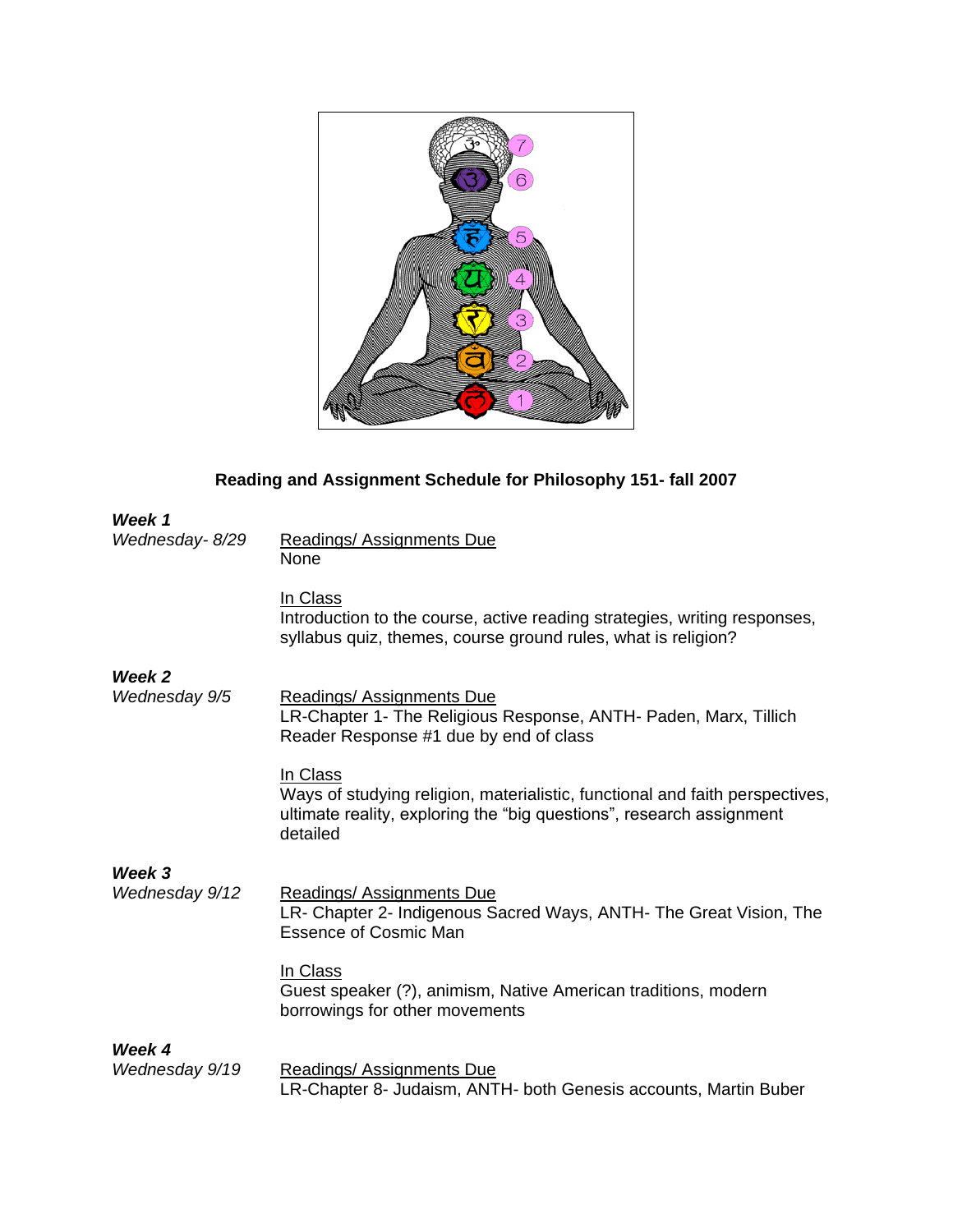|                           | Reader Response #2 due by end of class                                                                                                                               |
|---------------------------|----------------------------------------------------------------------------------------------------------------------------------------------------------------------|
|                           | In Class<br>Moral codes and behavioral codes, Biblical conflicts, literal vs.<br>metaphorical interpretations, video, foundations of Christianity, modern<br>Judaism |
| Week 5<br>Wednesday 9/26  | <b>Readings/Assignments Due</b><br>LR- Chapter 9- Christianity, SR- Book of Ecclesiastes, ANTH-<br>Beattitudes, Good Samaritan, Mother Teresa                        |
|                           | In Class<br>History of church, perspectives on Christianity, differing view on the<br>virtuous life, proselytizing, impact on western civilization,                  |
| Week 6<br>Wednesday 10/3  | <b>Readings/Assignments Due</b><br>LR-Chapter 10- Islam, ANTH- "People of the Book", "Righteousness" and<br>"Jihad"<br>Reader response #3 due by end of class        |
|                           | In Class<br>"Pillars of Islam", women's roles, tradition vs. teaching, Sheehan article<br>discussion, modern Islam, introduction to matrix use                       |
| Week 7<br>Wednesday 10/10 | <b>Readings/Assignments Due</b><br>LR- Chapter 5- Buddhism, ANTH- Discovering Universal Emptiness, Zen<br>and the Koan                                               |
|                           | In Class<br>Asceticism, mysticism, meditation practice, Buddhist tenets,<br>schisms/branches of Buddhism, PP slides                                                  |
| Week 8<br>Wednesday 10/17 | <b>Readings/Assignments Due</b><br>LR-Taoism, SR- Selections from the Tao Te Ching<br>Reader Response #4 due by end of class                                         |
|                           | In Class<br>Making the midterm, symbolism and balance, ascetic ideals,<br>"environmental" religion, Buddhist connections, PP slides                                  |
| Week 9<br>Wednesday 10/24 | <b>Readings/Assignments Due</b><br>LR- Chapter 6- Confucianism, SR- Excerpts from analects                                                                           |
|                           | In Class<br>Take midterm, analects discussion, "filial piety", incorporation of multiple<br>traditions in China                                                      |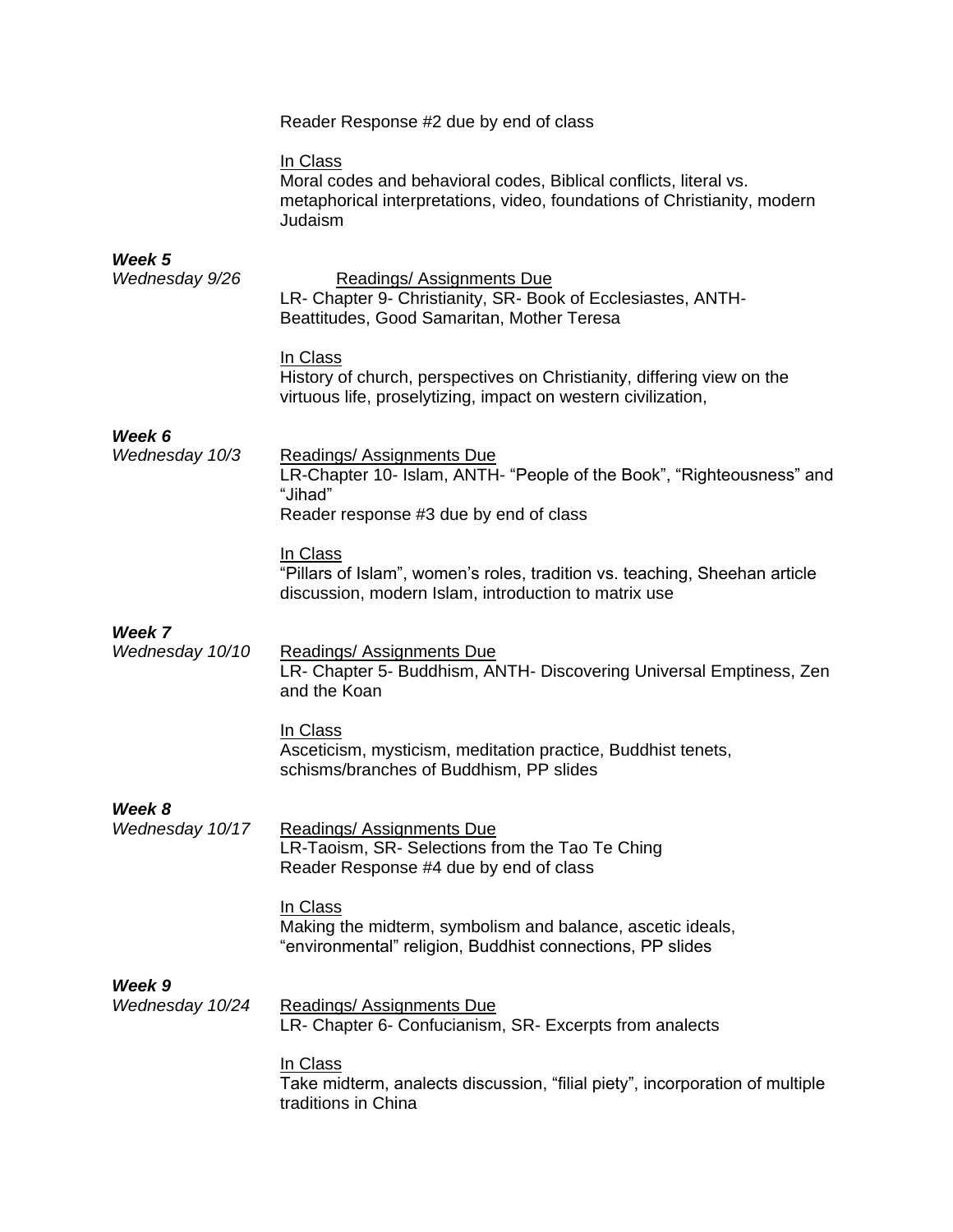| Week 10                    |                                                                                                                                                                                              |
|----------------------------|----------------------------------------------------------------------------------------------------------------------------------------------------------------------------------------------|
| Wednesday 10/31            | <b>Readings/Assignments Due</b><br>LR- Chapter 7-Shinto, SR-web reading<br>Reader Response #5 due by end of class                                                                            |
|                            | In Class<br>Animistic religious traditions, Shinto/Buddhist multiplex, review midterm,<br>Shinto ceremony video                                                                              |
| Week 11<br>Wednesday 11/7  | <b>Readings/Assignments Due</b><br>LR- Chapter 3- Hinduism, ANTH- Devotion to the Lord, Desire to Know<br><b>Brahman</b>                                                                     |
|                            | In Class<br>Variations of "Hinduism", polytheistic monotheism, Brahman/atman,<br>timeline, sources of teachings, main terminology, more ascetic traditions                                   |
| Week 12<br>Wednesday 11/14 | <b>Readings/ Assignments Due</b><br>LR- Chapters 4 and 11- Jainism and Sikhism, ANTH- Respect for Life,<br>The Sikh Vision of an Ideal Society<br>Reader Response #6 due by end of class     |
|                            | In Class<br>Buddhist and Islamic connections, the guru, practice and traditions                                                                                                              |
| Week 13<br>Wednesday 11/21 | Thanksgiving Recess- no class meeting                                                                                                                                                        |
| Week 14<br>Wednesday 11/28 | <b>Readings/Assignments Due</b><br>LR- Chapter 12- New Religious Movements, ANTH- TM Today, After the<br>Founder's Death                                                                     |
|                            | In Class<br>New directions in religious pluralism, scientology, Raelians, Yoda, other<br>"faiths", assign RR#7                                                                               |
| Week 15<br>Tuesday 12/5    | <b>Readings/Assignments Due</b><br>LR- Chapter 13- Religion in the 21 <sup>st</sup> Century, ANTH-Religion, UN<br>Declaration, Interfaith Dialogue<br>Reader Response #7 due by end of class |
|                            | In Class<br>Making final exam, exploring your own cosmology and cosmogony,<br>peer review work with research project, wrapping up themes                                                     |